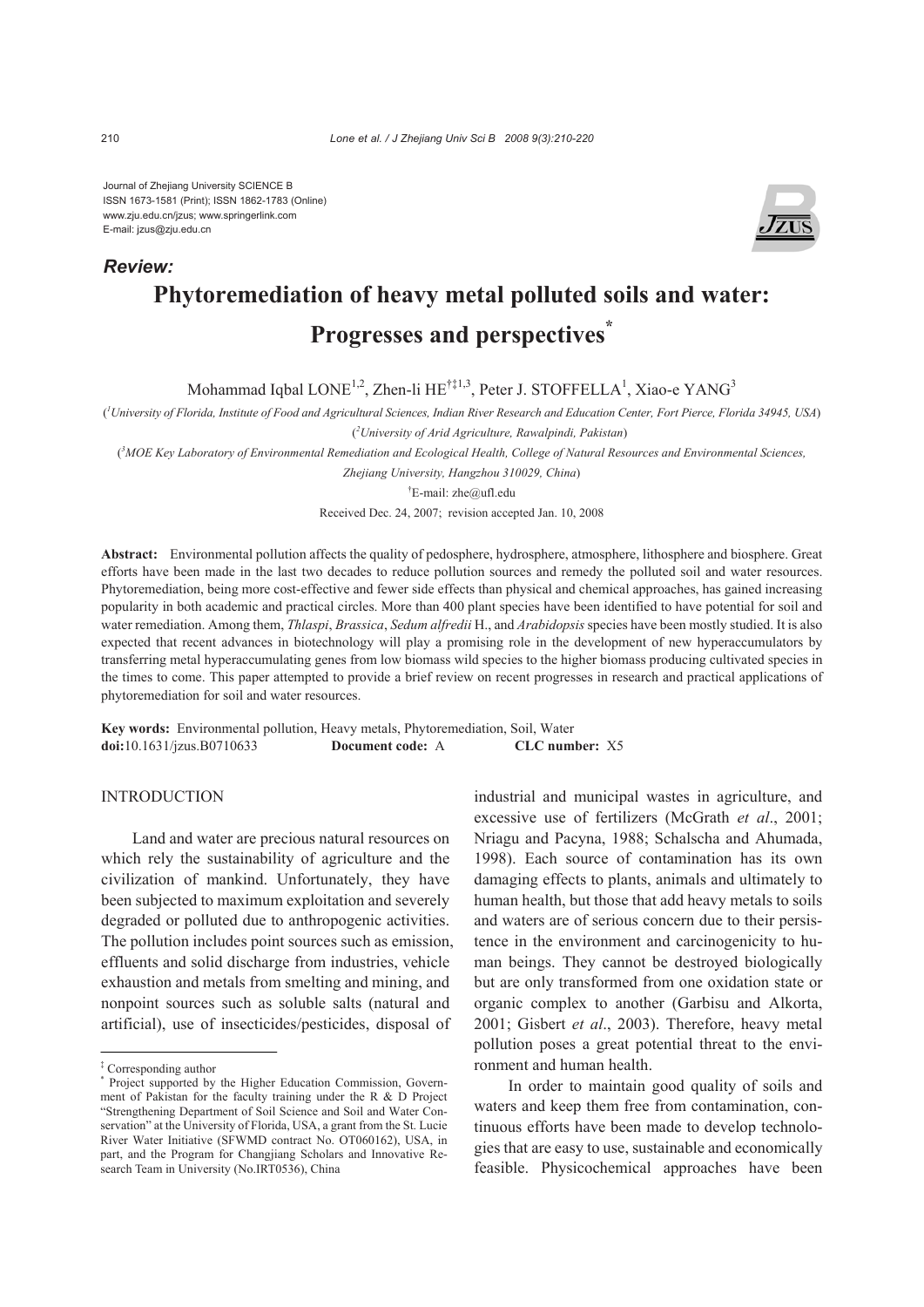widely used for remedying polluted soil and water, especially at a small scale. However, they experience more difficulties for a large scale of remediation because of high costs and side effects. The use of plant species for cleaning polluted soils and waters named as phytoremediation has gained increasing attention since last decade, as an emerging cheaper technology. Many studies have been conducted in this field in the last two decades. Numerous plant species have been identified and tested for their traits in the uptake and accumulation of different heavy metals. Mechanisms of metal uptake at whole plant and cellular levels have been investigated. Progresses have been made in the mechanistic and practical application aspects of phytoremediation. They were reviewed and reported in this paper.

# SOURCES OF HEAVY METALS AND SOIL-WATER POLLUTION

Land and water pollution by heavy metals is a worldwide issue. All countries have been affected, though the area and severity of pollution vary enormously. In Western Europe, 1400000 sites were affected by heavy metals (McGrath *et al*., 2001), of which, over 300000 were contaminated, and the estimated total number in Europe could be much larger, as pollution problems increasingly occurred in Central and Eastern European countries (Gade, 2000). In USA, there are 600000 brown fields which are contaminated with heavy metals and need reclamation (McKeehan, 2000). According to government statistics, coal mine has contaminated more than 19000 km of US streams and rivers from heavy metals, acid mine drainage and polluted sediments. More than 100000 ha of cropland, 55000 ha of pasture and 50000 ha of forest have been lost (Ragnarsdottir and Hawkins, 2005). The problem of land pollution is also a great challenge in China, where one-sixth of total arable land has been polluted by heavy metals, and more than 40% has been degraded to varying degree due to erosion and desertification (Liu, 2006). Soil and water pollution is also severe in India, Pakistan and Bangladesh, where small industrial units are pouring their untreated effluents in the surface drains, which spread over near agricultural fields. In these countries raw sewage is often used for producing vegetables near big cities.

Heavy metals that have been identified in the polluted environment include As, Cu, Cd, Pb, Cr, Ni, Hg and Zn. The sources of various heavy metals are listed in Table 1. The presence of any metal may vary from site to site, depending upon the source of individual pollutant. Excessive uptake of metals by plants may produce toxicity in human nutrition, and cause acute and chronic diseases. For instance, Cd and Zn can lead to acute gastrointestinal and respiratory damages and acute heart, brain and kidney damages. High concentrations of heavy metals in soil can negatively affect crop growth, as these metals interfere with metabolic functions in plants, including physiological and biochemical processes, inhibition of photosynthesis, and respiration and degeneration of main cell organelles, even leading to death of plants (Garbisu and Alkorta, 2001; Schmidt, 2003; Schwartz *et al*., 2003). Soil contamination with heavy metals may also cause changes in the composition of

**Table 1 Different sources of heavy metals**

| Heavy<br>metals | Sources                                                                                          |  |  |  |
|-----------------|--------------------------------------------------------------------------------------------------|--|--|--|
| As              | Semiconductors, petroleum refining, wood pre-                                                    |  |  |  |
|                 | servatives, animal feed additives, coal power<br>plants, herbicides, volcanoes, mining and       |  |  |  |
|                 | smelting (Nriagu, 1994; Walsh et al., 1979)                                                      |  |  |  |
| Cu              | Electroplating industry, smelting and refining,<br>mining, biosolids (Liu et al., 2005)          |  |  |  |
| Cd              | Geogenic sources (Baize, 1997), anthropogenic                                                    |  |  |  |
|                 | activities (Nriagu and Pacyna, 1988), metal                                                      |  |  |  |
|                 | smelting and refining, fossil fuel burning, ap-<br>plication of phosphate fertilizers, sewage    |  |  |  |
|                 | (Alloway, 1995; Kabata-Pendias,<br>sludge                                                        |  |  |  |
|                 | 2001)                                                                                            |  |  |  |
| Cr              | Electroplating industry, sludge, solid waste,<br>tanneries (Knox et al., 1999)                   |  |  |  |
| Pb              | Mining and smelting of metalliferous ores,                                                       |  |  |  |
|                 | burning of leaded gasoline, municipal sewage,                                                    |  |  |  |
|                 | industrial wastes enriched in Pb, paints (Gis-<br>bert et al., 2003; Seaward and Richardson,     |  |  |  |
|                 | 1990)                                                                                            |  |  |  |
| Hg              | Volcano eruptions, forest fire, emissions from                                                   |  |  |  |
|                 | industries producing caustic soda, coal, peat                                                    |  |  |  |
| Se              | and wood burning (Lindqvist, 1991)                                                               |  |  |  |
|                 | Coal mining, oil refining, combustion of fossil<br>fuels, glass manufacturing industry, chemical |  |  |  |
|                 | synthesis (e.g., varnish, pigment formulation)                                                   |  |  |  |
| Ni              | Volcanic eruptions, land fill, forest fire, bubble                                               |  |  |  |
|                 | bursting and gas exchange in ocean, weath-                                                       |  |  |  |
|                 | ering of soils and geological materials (Knox                                                    |  |  |  |
| Zn              | <i>et al.</i> , 1999)<br>Electroplating industry, smelting and refining,                         |  |  |  |
|                 | mining, biosolids (Liu et al., 2005)                                                             |  |  |  |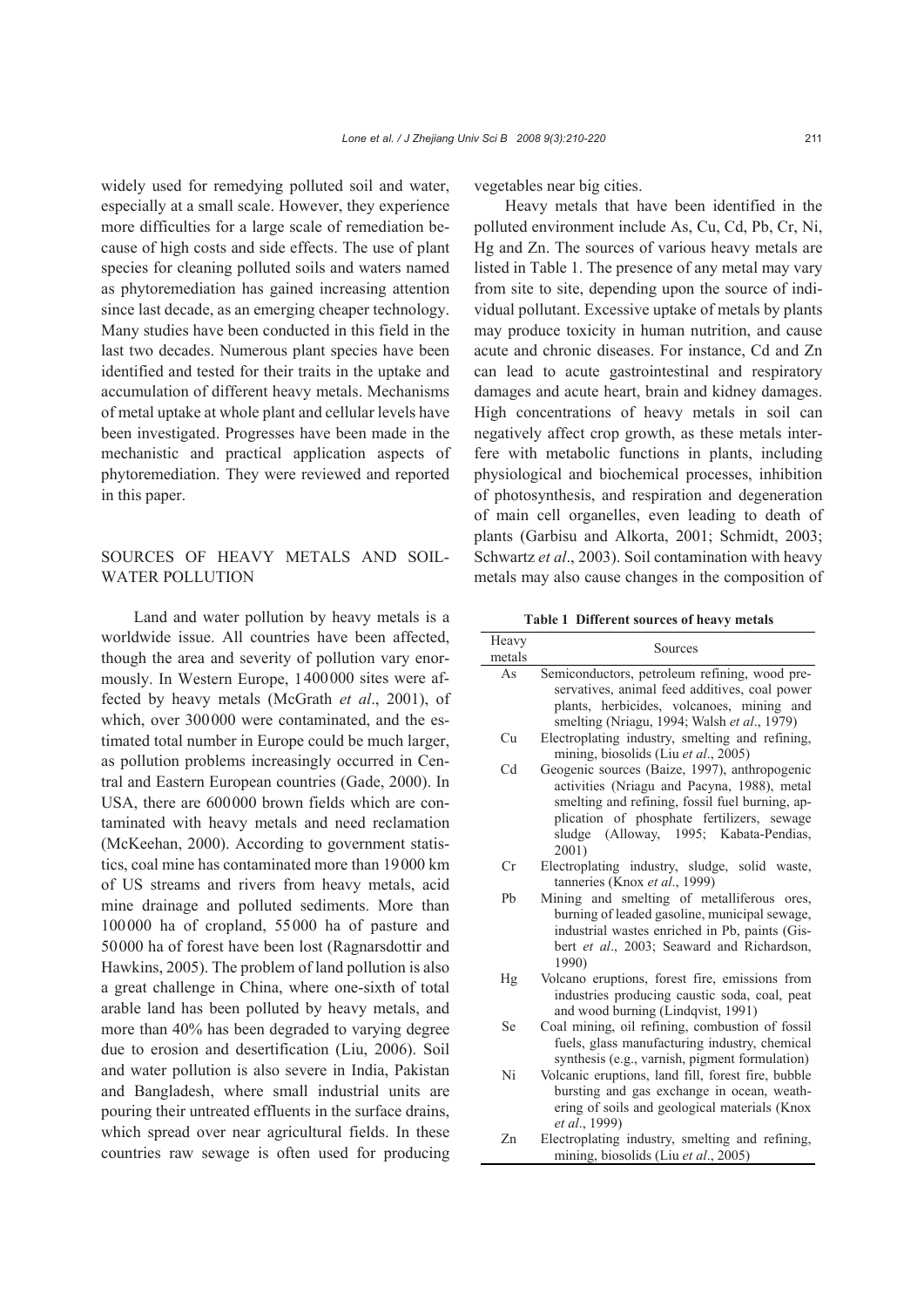soil microbial community, adversely affecting soil characteristics (Giller *et al*., 1998; Kozdrój and van Elsas, 2001; Kurek and Bollag, 2004).

# TECHNOLOGIES FOR THE RECLAMATION OF POLLUTED SOILS

The cleaning of contaminated soils from heavy metals is the most difficult task, particularly on a large scale. The soil is composed of organic and inorganic solid constituents, water and mixture of different gases present in various proportions. The mineral components vary according to parent materials on which the soil had been developed under a particular set of climatic conditions. Therefore, soils vary enormously in physical, chemical and biological properties. Soil water movement is controlled by physical properties, such as soil structure and texture. The soil moisture has great bearing in controlling solute movement, salt solubility, chemical reactions and microbiological activities and ultimately the bioavailability of the metal ions. A successful phytoremediation program, therefore, must take into consideration variations in soil properties of the specific site.

Different approaches have been used or developed to mitigate/reclaim the heavy metal polluted soils and waters including the landfill/damping sites. These may be broadly classified into physicochemical and biological approaches.

The physicochemical approach includes excavation and burial of the soil at a hazardous waste site, fixation/inactivation (chemical processing of the soil to immobilize the metals), leaching by using acid solutions or proprietary leachants to desorb and leach the metals from soil followed by the return of clean soil residue to the site (Salt *et al*., 1995), precipitation or flocculation followed by sedimentation, ion exchange, reverse osmosis and microfiltration (Raskin *et al*., 1996). The physicochemical approaches are generally costly and have side effects (Raskin *et al*., 1997; McGrath *et al*., 2001).

Biological approaches of remediation include: (1) use of microorganisms to detoxify the metals by valence transformation, extracellular chemical precipitation, or volatilization [some microorganism can enzymatically reduce a variety of metals in metabolic

processes that are not related to metal assimilation], and (2) use of special type of plants to decontaminate soil or water by inactivating metals in the rhizosphere or translocating them in the aerial parts. This approach is called phytoremediation, which is considered as a new and highly promising technology for the reclamation of polluted sites and cheaper than physicochemical approaches (Garbisu and Alkorta, 2001; McGrath *et al*., 2001; Raskin *et al*., 1997).

Phytoremediation, also referred as botanical bioremediation (Chaney *et al*., 1997), involves the use of green plants to decontaminate soils, water and air. It is an emerging technology that can be applied to both organic and inorganic pollutants present in the soil, water or air (Salt *et al*., 1998). However, the ability to accumulate heavy metals varies significantly between species and among cultivars within species, as different mechanisms of ion uptake are operative in each species, based on their genetic, morphological, physiological and anatomical characteristics. There are different categories of phytoremediation, including phytoextraction, phytofiltration, phytostabilization, phytovolatization and phytodegradation, depending on the mechanisms of remediation. Phytoextraction involves the use of plants to remove contaminants from soil. The metal ion accumulated in the aerial parts that can be removed to dispose or burnt to recover metals. Phytofiltration involves the plant roots or seedling for removal of metals from aqueous wastes. In phytostabilization, the plant roots absorb the pollutants from the soil and keep them in the rhizosphere, rendering them harmless by preventing them from leaching. Phytovolatization involves the use of plants to volatilize pollutants from their foliage such as Se and Hg. Phytodegradation means the use of plants and associated microorganisms to degrade organic pollutants (Garbisu and Alkorta, 2001). Some plants may have one function whereas others can involve two or more functions of phytoremediation.

## PLANT SPECIES FOR PHYTOREMEDIATION

To identify plant populations with the ability to accumulate heavy metals, 300 accessions of 30 plant species were tested by Ebbs *et al*.(1997) in hydroponics for 4 weeks, having moderate levels of Cd, Cu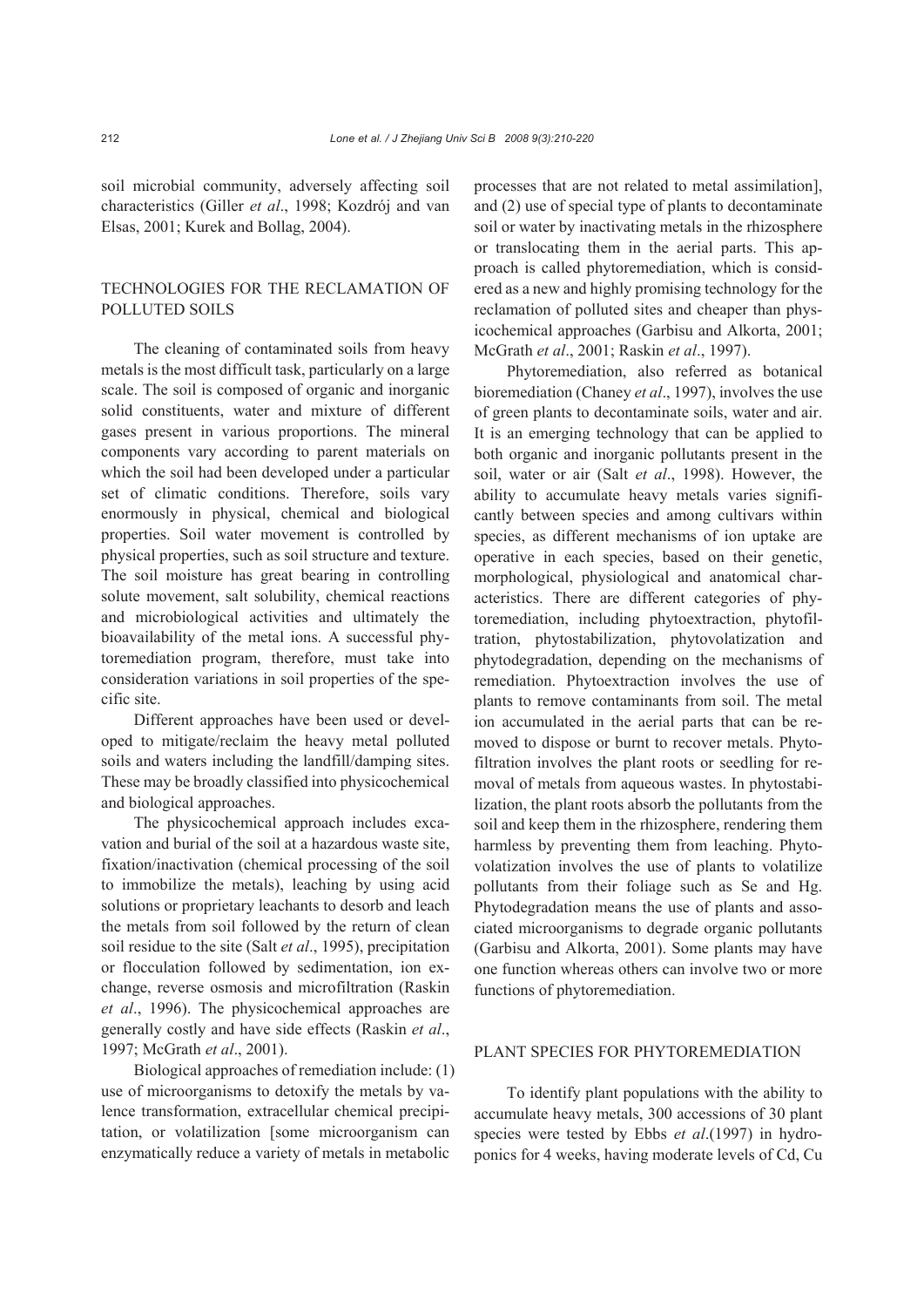and Zn. The results indicate that many *Brasssica* spp. such as *B*. *juncea* L., *B*. *juncea* L. Czern, *B*. *napus* L. and *B*. *rapa* L. exhibited moderately enhanced Zn and Cd accumulation. They were also found to be most effective in removing Zn from the contaminated soils. To date, more than 400 plant species have been identified as metal hyperaccumulators, representing less than 0.2% of all angiosperms (Brooks, 1998; Baker *et al*., 2000). The plant species that have been identified for remediation of soil include either high biomass plants such as willow (Landberg and Greger, 1996) or those that have low biomass but high hyperaccumulating characteristics such as *Thlaspi* and *Arabidopsis* species. On worldwide basis, the number of species identified to have ability to accumulate one or more metals >1000 mg/kg dry weight is listed in Table 2 (Reeves, 2003).

**Table 2 The number of plant species that are reported to have hyperaccumulation traits (metal concentration >1000 mg/kg dry weight) (Reeves, 2003)** 

|                | Metals Number of species Metals Number of species |    |      |
|----------------|---------------------------------------------------|----|------|
| As             | 04                                                | Pb | 14   |
| C <sub>d</sub> | 01                                                | Ni | >320 |
| Co             | 34                                                | Se | 20   |
| Сп             | 34                                                |    |      |

The hyperaccumulators that have been most extensively studied by scientific community include *Thlaspi* sp., *Arabidopsis* sp., *Sedum alfredii* sp. (both genera belong to the family of Brassicaceae and Alyssum). *Thlaspi* sp. are known to hyperaccumulate more than one metal, i.e., *T*. *caerulescens* for Cd, Ni, Pb and Zn, *T*. *goesingense* for Ni and Zn, *T*. *ochroleucum* for Ni and Zn, and *T*. *rotundifolium* for Ni, Pb and Zn (Prasad and Freitas, 2003). Among the genus *Thlaspi*, the hyperaccumulator plant *Thlaspi caerulescens* received much attention and has been extensively studied as potential candidates for Cd and Zn contaminated soils. Robinson *et al*.(1998) found *T*. *caerulescens* as hyperaccumulator for Cd and Zn could remove as high as 60 kg Zn/ha and 8.4 kg Cd/ha. It can accumulate as high as  $2600 \times 10^{-6}$  Zn without showing any injury (Brown *et al*., 1995) and extract up to 22% of soil exchangeable Cd from the contaminated site. It also showed remarkable Cd tolerance (Sneller *et al*., 2000; Escarre *et al*., 2000; Lombi *et al*., 2000). *T*. *caerulescens* has higher uptake of Cd

due to specific rooting strategy and a high uptake rate resulting from the existence in this population of Cd-specific transport channels or carriers in the root membrane (Schwartz *et al*., 2003).

### METAL HYPERACCUMULATION IN VARIOUS PLANT SPECIES

The hyperaccumulation of metals in various plant species has been extensively investigated and to date substantial progress has been made. It becomes clear that different mechanisms of metal accumulation, exclusion and compartmentation exist in various plant species. In *T*. *caerulescens*, Zn is sequestered preferentially in vacuoles of epidermal cells in a soluble form (Frey *et al*., 2000). In *A*. *halleri* leaves, Zn was found to be accumulated in the mesophyll cells (Kupper *et al*., 2000; Zhao *et al*., 2000; Sarret *et al*., 2002). Cosio *et al*.(2004) investigated the mechanisms of Zn and Cd accumulation in three different plant species through ion compartmentation by measuring the short term <sup>109</sup>Cd and <sup>65</sup>Zn uptake in mesophyll protoplast of *T*. *caerulescens* "Ganges" and *A*. *halleri*. Their study suggests the existence of regulation mechanism on the plasma membrane of leaf mesophyll protoplast.

Puschenreiter *et al*.(2003) investigated chemical changes in the rhizosphere of hyperaccumulators *T*. *goesingense* and *T*. *caerulescens* and the metal excluder *T*. *arvense* with a rhizosphere bag experiment on the contaminated and non-contaminated soils. Hyperaccumulation and depletion of labile Zn in the rhizosphere were observed for *T*. *goesingense* grown on the contaminated soil. In the non-contaminated soil, Zn was accumulated but labile Zn in the rhizosphere was not changed. Nickel present in background concentration in both soils was accumulated by *T*. *goesingenseonly* when grown on non-contaminated soil. In contrast, labile Ni in the rhizosphere increased in both soils, suggesting a general tendency of Ni mobilization by *T*. *goesingense*. Uneo *et al*.(2004a) studied the interaction between Zn and Cd in *T*. *caerulescens* in solution culture and in pot soil. Results from long term (4 weeks) and short term (1 week) solution culture experiments indicate that Cd accumulation in the shoot was not affected by the supply of a  $4\negmedspace\negmedspace\sim$  10-fold excess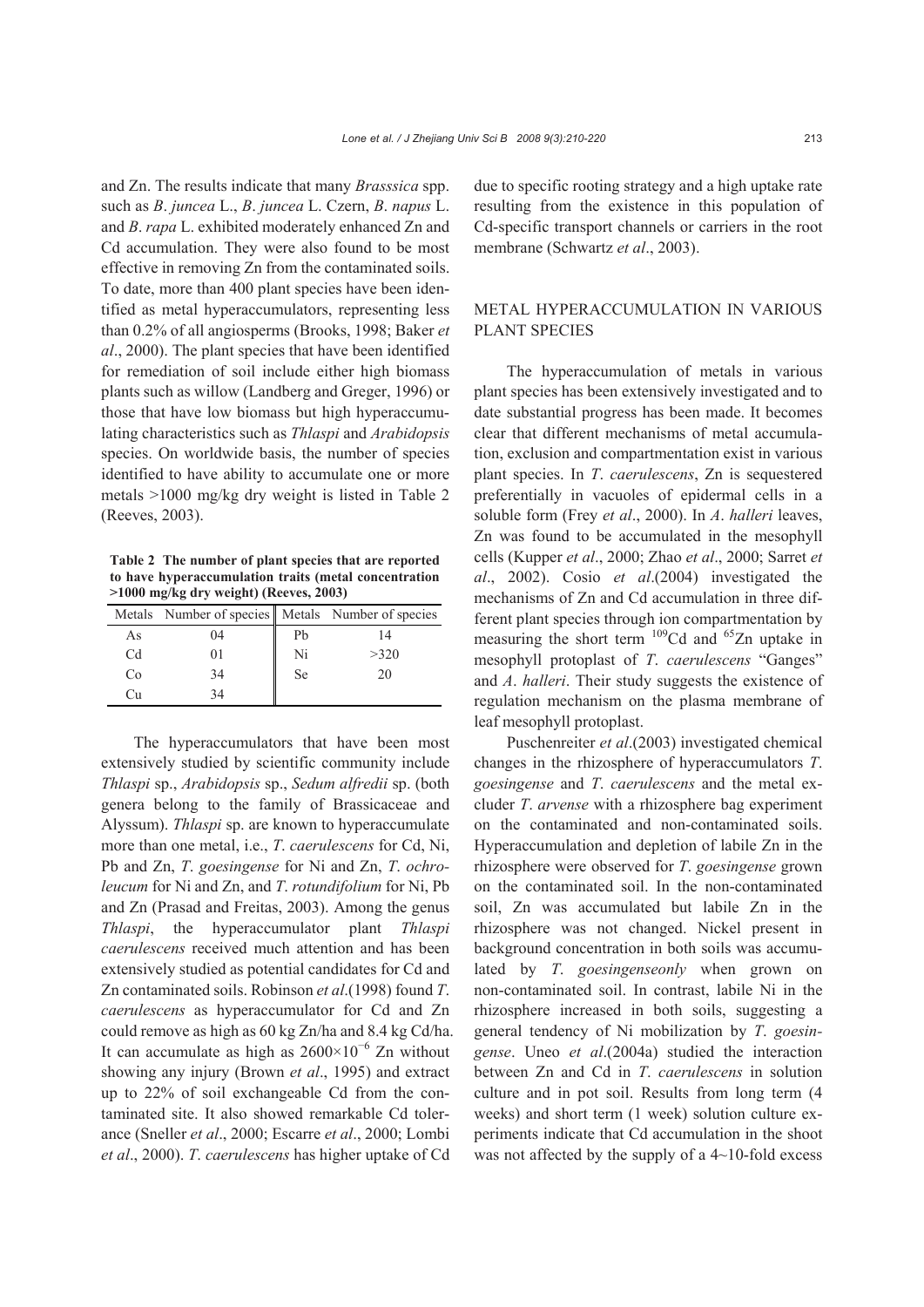of Zn, whereas the Cd concentration of the roots decreased with increasing Zn concentrations in the solution. The results suggest that the Ganges ecotype of *T*. *caerulescens* displayed different uptake systems for Cd and Zn and that Cd competed with Zn uptake while Zn did not compete with Cd uptake. Uneo *et al*.(2004b) investigated the uptake of Cd and Zn by *T*. *caerulescens* (the Ganges ecotype) from enriched soil with different insoluble and soluble sources of Cd and Zn. The data show that there was no significant differences in the shoot Cd concentration between the treatments with soluble or insoluble Cd compounds, even though Cd concentration in the soil solution was in the order of CdSO4>>CdCO3>CdS. *Thlaspi caerulescens* grown on the ZnS-enriched soil accumulated up to 6900 mg Zn/kg in the shoots, although Zn accumulation was 1.5 times higher with the addition of more soluble compounds  $Zn_3(PO_4)$  or  $ZnSO_4$ . These results indicate that the Ganges ecotype of *T*. *caerulescens* is able to utilize insoluble Cd and Zn compounds in soils.

Whiting *et al*.(2000) found that the plants from *T*. *carerulescens* population that accumulated Cd also showed increased root biomass and root length after allocation into Cd-enriched soil, whereas plants from the population that did not accumulate Cd showed no such increase.

*T*. *caerulescens* was grown with *H*. *vulgare* and *L*. *heterophyllum* in the field to examine the effect of rhizosphere interaction on metal uptake. The data show that the Cd concentration in *H*. *vulgare* was increased by a factor of 2.4 when it was grown along the sides of *T*. *caerulescens* without a barrier. In contrast, the uptake of Zn by *H*. *vulgare* was significantly decreased, probably through metal depletion within the zone of the Zn-hyperaccumulator rhizosphere. These results suggest that *T*. *caerulescens* may alter conditions in the shared rhizospheres and thereby affect the availability of selected metals to neighboring plants (Gove *et al*., 2002). On the other hand, when *S*. *alfredii* was intercropped with a grain crop, *Z*. *mays*, heavy metals (Zn and Cu) accumulated in the grains were significantly reduced, as compared to monoculture cropping, and the intercropping improved the growth of both plant species (Liu *et al*., 2005).

Studies on the role of rhizosphere process in metal hyperaccumulation of Ni in *T*. *geosingense* Halacsy by Wenzel *et al*.(2002) indicate that root exudates of organic ligands may contribute to Ni hyperaccumulation in *T*. *geosingense* Halacsy. This was attributed to the ligand-induced dissolution of Ni bearing minerals in the rhizosphere of *T*. *geosingense* and appeared to be less effective in the rhizosphere of excluder *Silene vulgaris* and *Rumex acetosella* growing on the same site.

*Sedum alfredii* Hance was identified in China as hyperaccumulator for Cd and Zn and has been intensively investigated by various researchers in their studies conducted in hydroponics and/or the uncontaminated and contaminated soils (Li H. *et al*., 2005; Li T.Q. *et al*., 2005a; Liu *et al*., 2005; Xiong *et al*., 2004; Yang *et al*., 2004; 2006). The data show that the concentrations of Cd and Zn in leaves and stems increased with increasing Cd and Zn supply levels. The distributions of the metals in different plant parts decreased in the order: stem>leaf>root for Zn and leaf>stem>root for Cd. These results indicate that *S*. *alfredii* has an extraordinary ability to tolerate Cd/Zn toxicities, and to absorb and hyperaccumulate Cd and Zn under a range of Cd/Zn combining levels. The uptake and accumulation of Cd by the mined and the non-mined ecotypes of *S*. *alfredii* indicated that the plants of the mined ecotype (ME) have higher tolerance to Cd than those of the non-mined ecotypes (NME) in terms of dry matter yield (Xiong *et al*., 2004).

Zinc compartmentation studies involving hyperaccumulating and non-hyperaccumulating *S*. *alfredii* plants using radioactive tracer flux technique indicate that *S*. *alfredii* H. can accumulate Zn in shoots over 2% of dry weight. Leaf and stem Zn concentrations of the hyperaccumulating ecotype (HE) were 24- and 28-fold higher, respectively, than those of the non-hyperaccumulating ecotype (NHE), whereas 1.4-fold more Zn was accumulated in the roots of the NHE. Approximately 2.7-fold more Zn was stored in the root vacuoles of the NHE, and thus became unavailable for loading into the xylem and subsequent translocation to shoots. These results also indicate that the altered Zn transport across tonoplast in the root and the stimulated Zn uptake in the leaf cells are the major mechanisms involved in the strong Zn hyperaccumulation observed in *S*. *alfredii* H. (Yang *et al*., 2006).

The root morphology and  $\text{Zn}^{2+}$  uptake kinetics of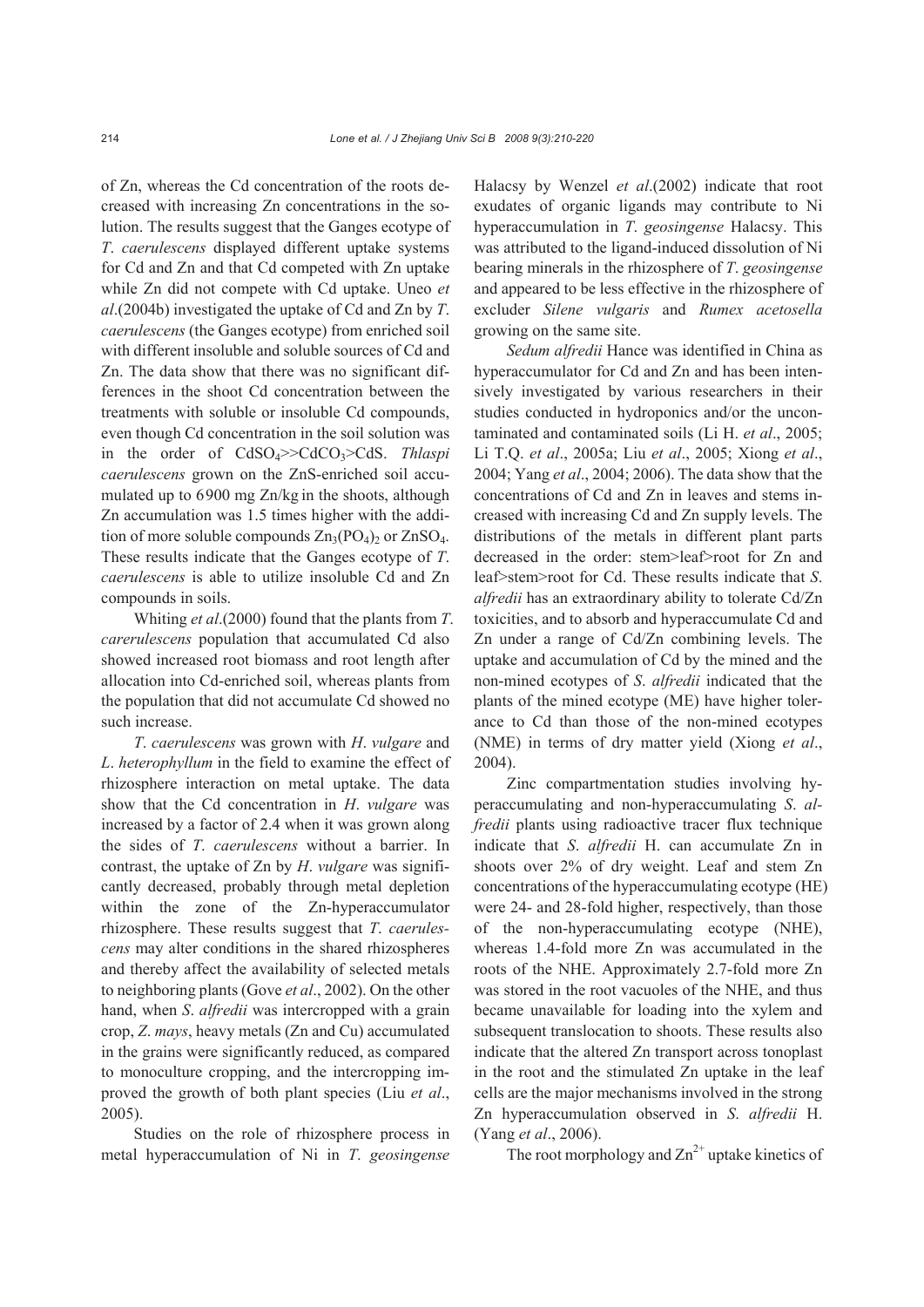HE and NHE of *S*. *alfredii* H. were investigated using hydroponic methods and the radiotracer flux technique. The results indicate that the root length, root surface area and root volume of NHE decreased significantly with increasing  $Zn^{2+}$  concentration in growth media, whereas the root growth of HE was not adversely affected, and even promoted, by 500  $\mu$ mol/L  $\text{Zn}^{2+}$ . The concentrations of  $\text{Zn}^{2+}$  in both ecotypes of *S*. *alfredii* H. were positively correlated with root length, root surface area and root volumes, but no such correlation was found with root diameter. The uptake kinetics for  ${}^{65}Zn^{2+}$  in the roots of both ecotypes of *S*. *alfredii* were characterized by a rapid linear phase during the first 6 h and a slower linear phase during the subsequent period of investigation. The concentration-dependent uptake kinetics of the two ecotypes of *S. alfredii* could be characterized by the Michaelis-Menten equation, with the  $V_{\text{max}}$ (maximum uptake speed) for  ${}^{65}Zn^{2+}$  influx being 3-fold greater in the HE than that in the NHE, indicating that enhanced absorption into the root was one of the mechanisms involved in Zn hyperaccumulation. A significantly larger  $V_{\text{max}}$  value suggested that there was a higher density of Zn transporters per unit membrane area in HE roots (Li H. *et al*., 2005).

Li T.Q. *et al*.(2005b) investigated the root morphological and physiological response of the HE of *S*. *alfridii* H. from the mined area and the NHE of *S*. *alfridii* from the agricultural area to the supplied Zn and Pb in hydroponics. The results show that Zn concentrations in the leaves and the stems of HE were 34 and 41 times higher, whereas Pb concentrations were 1.9 and 2.4 times higher, respectively than those of the NHE when grown at 1224 µmol/L Zn and/or 200 µmol/L Pb. The study also shows that the tolerance and hyperaccumulation of the HE of *S*. *alfridii* H. to Zn and Pb appear to be closely related to its high adaptation of root growth, morphology and physiology to Pb and Zn toxicity. Through its root excretion of some special substances, the plant can activate Pb and Zn in the mined soil, thus increasing their mobilization and bioavailability.

The *Alyssum* species has been extensively studied for the hyperaccumulation of Ni. Kupper *et al*.(2001) studied the Ni uptake and cellular compartmentation in three Ni hyperaccumualtors: *A*. *bertolonii* (Desv), *A*. *lesbiacum* (Candargy), and *T*. *goesingense* (Halacsy). These three species showed similar hyperaccumulation of Ni, but *T*. *goesingense* was less tolerant to Ni than the other two species. Addition of 500 mg Ni/kg to a nutrient-rich growth medium significantly increased shoot biomass of all species. X-ray microanalysis of frozen-hydrated tissues of leaves and stems of all species showed that Ni in all species was distributed preferentially in the epidermal cells, most likely in the vacuoles of the leaves and stem. Kidd and Monterroso (2005) investigated the efficiency of *Alyssum serpyllifolium* ssp. *lusitanicum* (Brassicaceae) for use in phytoextraction of polymetal-contaminated soils. The plant was grown on two mine spoil soils, one contaminated with Cr (283 mg/kg) and the other moderately contaminated with Cr (263 mg/kg), Cu (264 mg/kg), Pb (1433 mg/kg) and Zn (377 mg/kg). The results suggest that *A*. *serpyllifolium* could be suitable for phytoextraction uses in polymetal-contaminated soils, provided that Cu concentrations were not phytotoxic.

Among different fern species, three accessions of *P*. *vitta*, two cultivars of *P*. *cretica*, *P*. *longifolia* and *P*. *umbrosa* were grown with 0~500 mg As/kg added to the substrate. The results show that in addition to *P*. *vitta*, *P*. *cretica*, *P*. *longifolia* and *P*. *umbrosa* also hyperaccumulate As to a similar extent. This study identified three new species of As hyperaccumulators in the *Pteris* genus (Zhao *et al*., 2002). In another study, the speciation and distribution of As of Brake fern was investigated by Zhang *et al*.(2002), which was grown for 20 weeks in As contaminated soil. The results show that As recoveries of 85% to 100% were obtained from most parts of the plant (rhizomes, fiddle heads, young fronds and old fronds), and for roots, the corresponding value was approximately 60%. The result also demonstrates the ability of Blake fern as As hyperaccumulator, which can transfer As rapidly from soil to above ground biomass with minimal As concentration in the roots. As is found to be predominantly as inorganic species. Caille *et al*.(2005) conducted a pot experiment with 0~500 mg/kg As added as arsenate and another short term (8 h) uptake experiment with  $5 \times 10^{-6}$  arsenate under phosphorus sufficient conditions, and grew hyperaccumulator *Pteris vitta* and the nonhyperaccumulator *Pteris tremula*. The results show that in both experiments *P*. *vitta* accumulated much more As than *P*. *tremula* without any visual toxicity symptoms.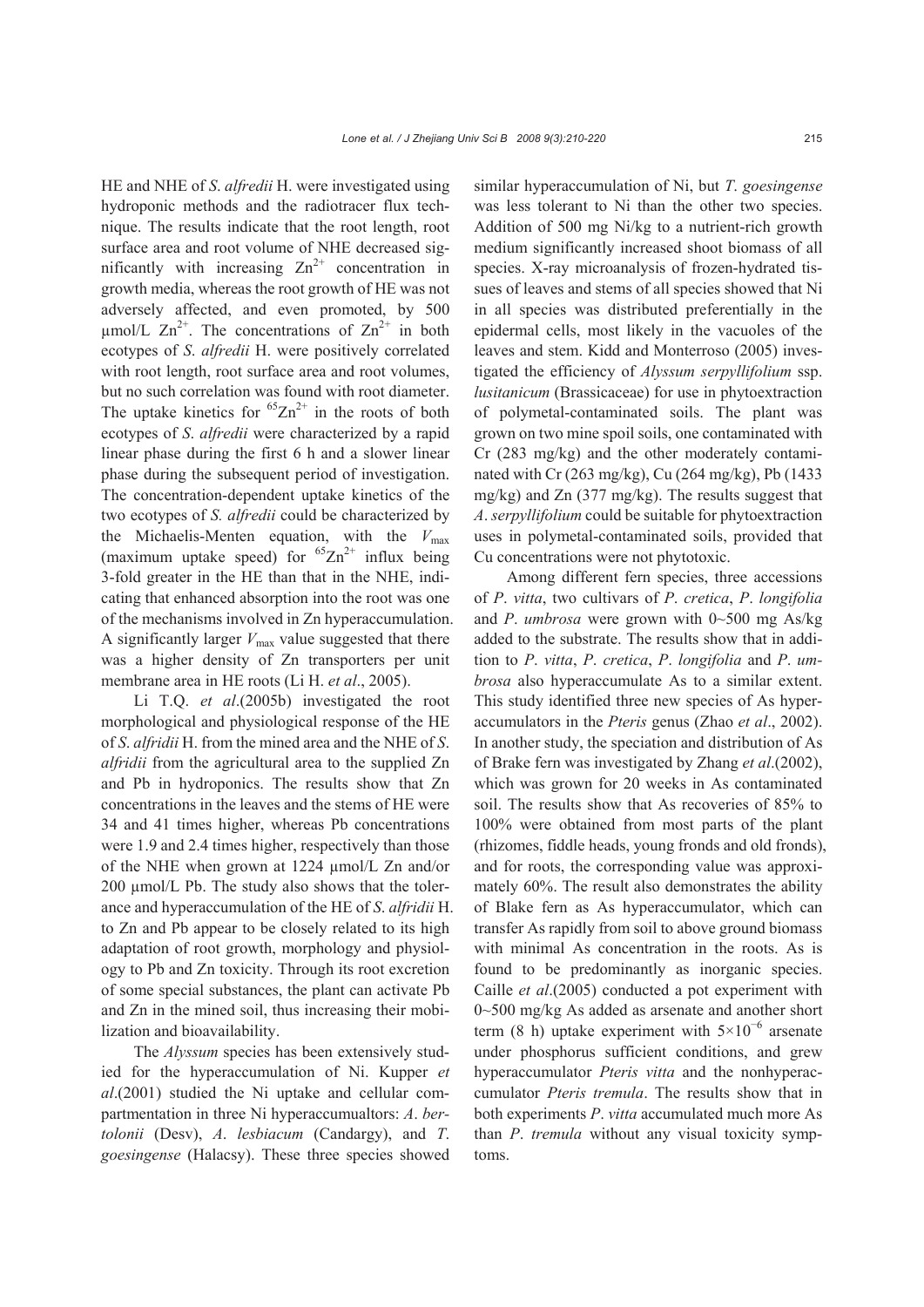#### PHYTOREMEDIATION OF POLLUTED WATER

Rhizofiltration is the removal of pollutants from the contaminated waters by accumulation into plant biomass. Several aquatic species have been identified and tested for the phytoremediation of heavy metals from the polluted water. These include sharp dock (*Polygonum amphibium* L.), duck weed (*Lemna minor* L.), water hyacinth (*Eichhornia crassipes*), water lettuce (*P*. *stratiotes*), water dropwort [*Oenathe javanica* (BL) DC], calamus (*Lepironia articulate*), pennywort (*Hydrocotyle umbellate* L.) (Prasad and Freitas, 2003). The roots of Indian mustard are found to be effective in the removal of Cd, Cr, Cu, Ni, Pb and Zn, and sunflower can remove Pb, U, Cs-137 and Sr-90 from hydroponic solutions (Zaranyika and Ndapwadza, 1995; Wang *et al*., 2002; Prasad and Freitas, 2003).

The potential of duck weed was investigated by Zayed *et al*.(1998) for the removal of Cd, Cr, Cu, Ni, Pb and Se from nutrient-added solution and the results indicate that duck weed is a good accumulator for Cd, Se and Cu, a moderate accumulator for Cr, but a poor accumulator of Ni and Pb. Dos Santos and Lenzi (2000) tested aquatic macrophyte (*Eiochhornia crassipes*) in the elimination of Pb from industrial effluents in a green house study and found it useful for Pb removal. Water hyacinth possesses a well-developed fibrous root system and large biomass and has been successfully used in wastewater treatment systems to improve water quality by reducing the levels of organic and inorganic nutrients. This plant can also reduce the concentrations of heavy metals in acid mine water while exhibiting few signs of toxicity. Water hyacinth accumulates trace elements such as Ag, Pb, Cd, etc. and is efficient for phytoremediation of wastewater polluted with Cd, Cr, Cu and Se (Zhu *et al*., 1999).

Wang *et al*.(2002) conducted a pot experiment to test five wetland plant species, i.e., sharp dock, duckweed, water hyacinth, water dropwort and calamus for their possible use in remedying the polluted waters. The results show that sharp dock was a good accumulator of N and P. Water hyacinth and duckweed strongly accumulated Cd with a concentration of 462 and 14200 mg/kg, respectively. Water dropwort achieved the highest concentration of Hg, whereas the calamus accumulated Pb (512 m/kg) substantially in its roots. Ingole and Bhole (2003) conducted hydroponic studies to investigate the uptake of As, Cr, Hg, Ni, Pb and Zn by water hyacinth from the aqueous solution at the concentrations ranging from 5 to 50 mg/L, and observed that in aqueous solutions containing 5 mg/L of As, Cr and Hg, the maximum uptake was 26, 108 and 327 mg/kg dry weight of water hyacinth, respectively.

Among the ferns, *Pteris vitta* commonly known as Brake fern has been identified as As hyperacccumulator for As contaminated soils and waters. It can accumulate up to 7500 mg As/kg on a contaminated site (Ma *et al*., 2001) without showing toxicity symptoms. One fern cultivar is available commercially for As phytoremediation and has been successfully used in field trials (Salido *et al*., 2003).

Li H. *et al*.(2005) conducted a laboratory study in hydroponics to test different levels of Cd on the growth and Cd uptake by three hydrophytes: *Gladiolous*, *Isoetes taiwaneneses* Dwvol and *Echinodorus amazonicus*. The data show that the biomass of all the plants decreased with an increase in Cd concentration from 5 to 20 mg/L. However, Cd toxic effect was greater on *Isoetes taiwaneneses* Dwvol and *Echinodorus amazonicus* than that on *Gladiolous*. In addition, the accumulation of Cd was higher in *Gladiolous* than the other two plants. Zhang *et al*. (2005) investigated the efficiency of Cu removal from the contaminated water by *Elsholtzia argyi* and *Elsholtzi splendens* in hydroponics. The results show that *Elsholtzia argyi* showed better Cu phytofiltration than *Elsholtzi splendens*, which was associated with better ability to higher Cu concentrations and translocation to shoots.

## ENHANCEMENT OF PHYTOREMEDIATION BY CHEMICAL AND BIOLOGICAL APPROACHES

In order to cope with heavy metal contaminated soils, various phytoremediation approaches (phytostabilization, phytoimmobilization and phytoextraction) can be applied. However, the choice will depend on many factors, such as plant tolerance to pollutants, soil physicochemical properties, agronomic characteristics of the plant species, climatic conditions (rainfall, temperature), and additional technologies available for the recovery of metals from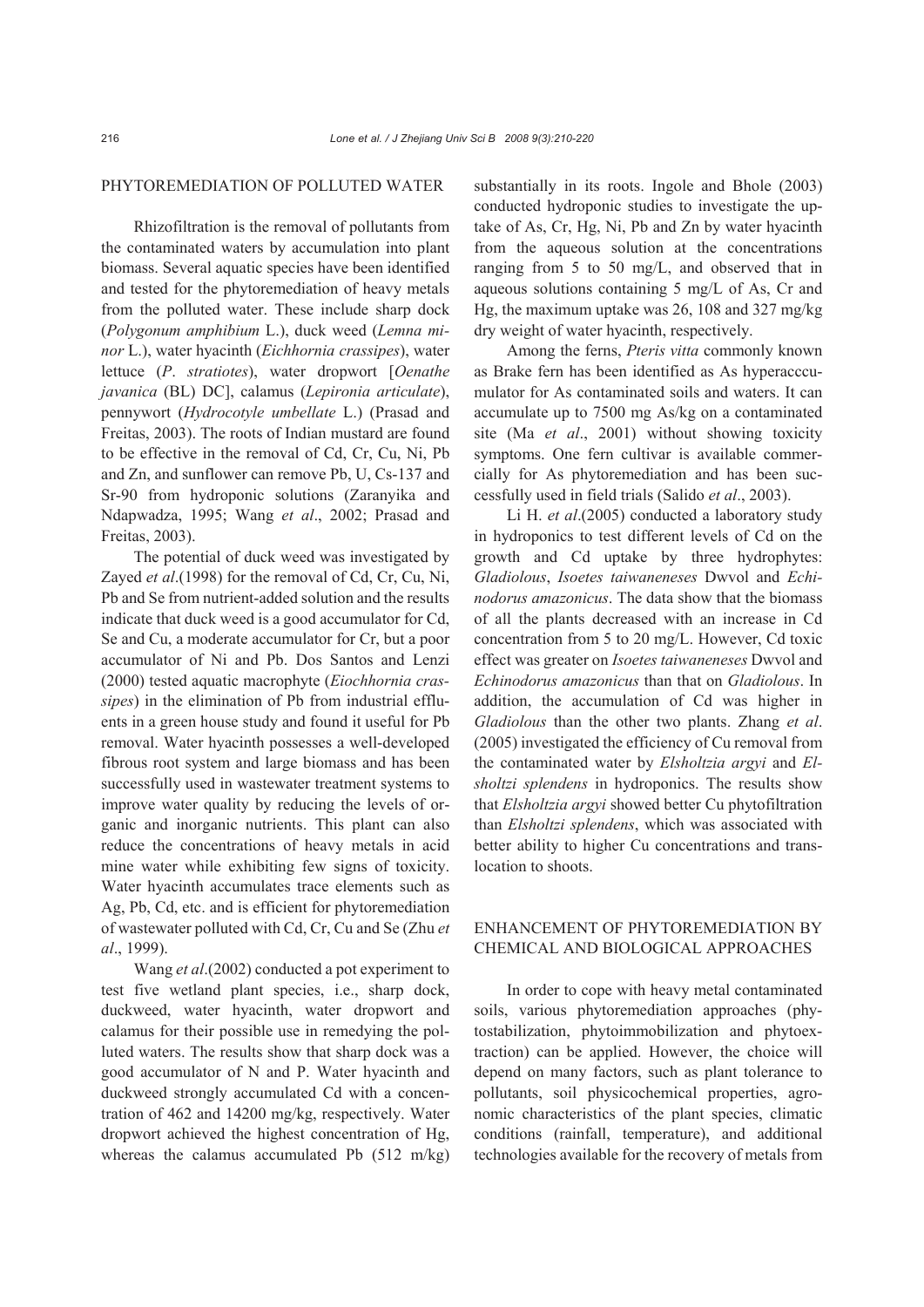the harvested plant biomass. It appears that both chemical and biological approaches are passing through their infancy and need more efforts for their effective use in the future.

The solubility of heavy metals in the polluted soils can be increased by using organic and inorganic agents, thus enhancing the phytoextraction capabilities of many plant species. Ebbs *et al*.(1997) amended the contaminated soil with Grower-Power, a commercial soil amendment that improves soil structure and fertility, and the removal of Zn by plant shoots was doubled to more than 30000 mg Zn/pot (4.5 kg). Other applied enhancement materials include ethylene diamine tetraacetic acid (EDTA), citric acid, elemental sulfur or ammonium sulfate. Increases greater than 100 folds in Pb concentration in the biomass of crops were reported when EDTA was applied to the contaminated soils (Cunningham and Berti, 2000). Uranium, cadmium and zinc concentrations in plant biomass were increased by the application of citric acid, elemental sulfur or ammonium sulfate, respectively (Schmidt, 2003). In addition to the chelating material, the plant roots excrete metal-mobilizing substances called phytosiderophores. Other exudates include mugenic and deoxymugeneic acids from barley and corn, and avenic acid from oats (Welch and Norvell, 1993). Plant roots can increase metal bioavailability by exuding protons that acidify the soil and mobilize the metals. The lowering of soil pH decreases the adsorption of heavy metals and increases their concentrations in the soil solution. Soil microbes associated with plant roots are also helpful in the phytoextraction of the heavy metals in soils through the degradation of organic pollutants. These include several strains of bacillus and psedumonos, which increase the Cd accumulation in *Brassica juncea* seedlings (Salt *et al*., 1995).

Scott Angle *et al*.(2003) determined the effect of high soil moisture content on the growth and hyperaccumulation of Ni in three different species, including *Alyssum murale* and *Berkheya coddii* and Zn hyperaccumulator *T*. *caerulescens* cultivar AB300 and AB336. The results show that hyperaccumulators grew well under high soil moisture content and the biomass of all the tested species was generally greater at higher soil moistures and inhibited at lower soil moistures. These results suggest that for successful phytoremediation of metal polluted soils, a strategy should be developed to combine a rapid screening of plant species possessing the ability to accumulate heavy metals with agronomic practices that enhance shoot biomass production and/or increase metal bioavailability in the rhizosphere.

#### CONCLUSIONS AND PERSPECTIVES

The contamination of heavy metals to the environment, i.e., soil, water, plant and air is of great concern due to its potential impact on human and animal health. Cheaper and effective technologies are needed to protect the precious natural resources and biological lives. Substantial efforts have been made in identifying plant species and their mechanisms of uptake and hyperaccumulation of heavy metals in the last decade. There are genetic variations among plant species and even among the cultivar of the same species. The mechanisms of metal uptake, accumulation, exclusion, translocation, osmoregulation and copartmentation vary with each plant species and determine its specific role in phytoremediation. Variations exist for hyperaccumulation of different metals among various plant species and within populations. These variations do not correlate with either the metal concentration in the soil or the degree of metal tolerance in the plant (Pollard *et al*., 2002). In order to develop new crop species/plants having capabilities of metal extraction from the polluted environment, traditional breeding techniques, hybrid generation through protoplast fusions, and production of mutagens through radiation and chemicals are all in progress. With the development of biotechnology, the capabilities of hyperaccumulators may be greatly enhanced through specific metal gene identification and its transfer in certain promising species. This can play a significant role in the extraction of heavy metals from the polluted soils. The use of cleaning technologies is site-specific due to spatial and climatic variations and is not economically feasible everywhere. Therefore, cheaper technologies are being sought for practical use. Nevertheless, the recent advances in plant biotechnology have created a new hope for the development of hyperaccumulating species. However, much research work is needed in this respect such as metal uptake studies at cellular level including efflux and influx of different metal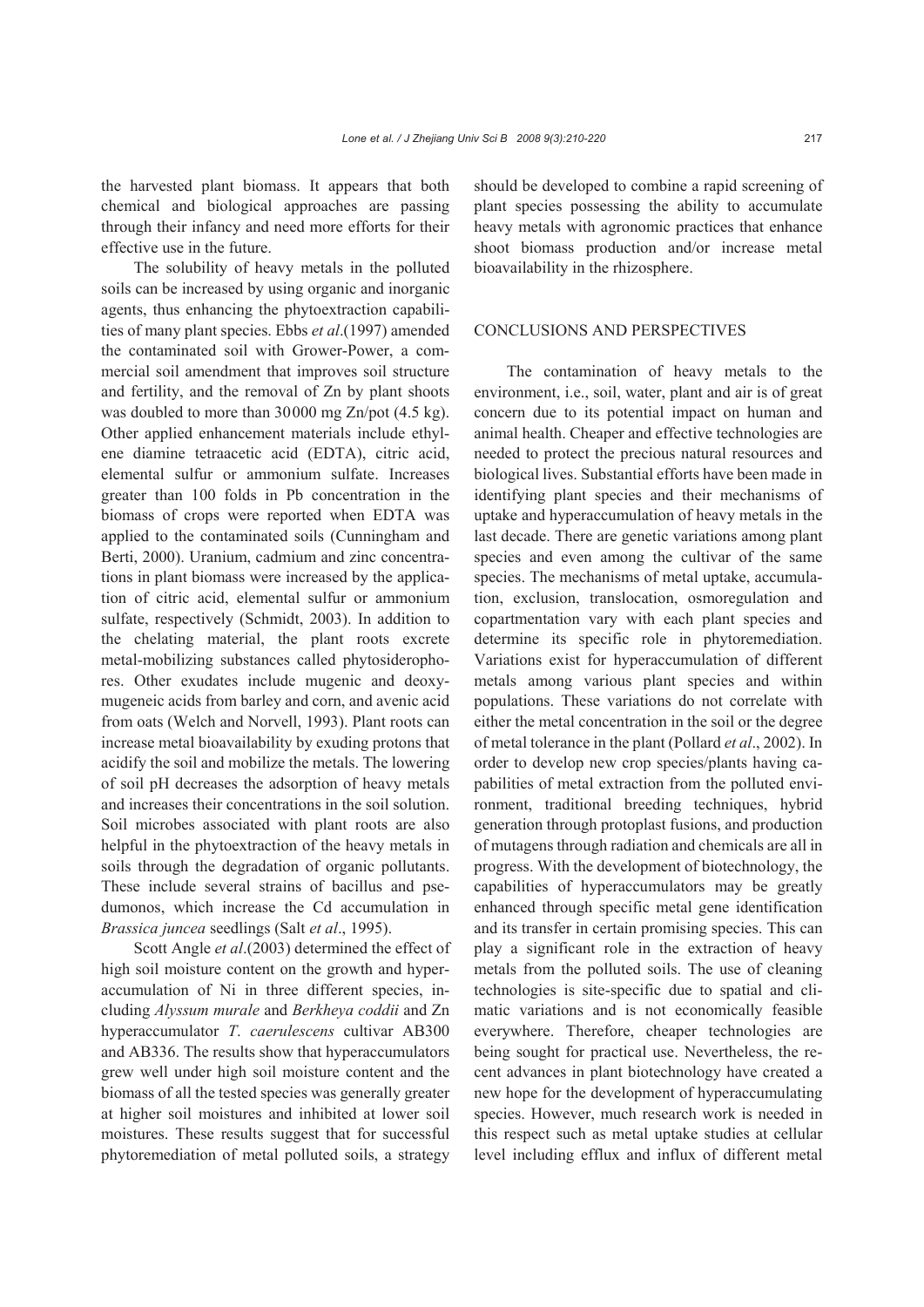ions by different cell organelles and membranes. Rhizosphere studies under the control and field conditions are also needed to examine the antagonistic and synergistic effects of different metal ions in soil solution and the polluted waters. In depth soil microbial studies are required to identify the micro-organisms highly associated with metal solubility or precipitations. To date the available methods for the recovery of heavy metals from plant biomass of hyperaccumulators are still limited. Traditional disposal approaches such as burning and ashing are not applicable to volatile metals; therefore, investigations are needed to develop new methods for effective recovery of metals from the hyperaccumulatior plant biomass.

#### ACKNOWLEDGMENT

Dr. M.I. Lone is obliged to the Vice Chancellor, University of Arid Agriculture, Rawalpindi, Pakistan, for sending him to USA for training in phytoremediation and Dr. Z.L. He and Dr. P.J. Stoffella for hosting this training program at the University of Florida, USA.

#### **References**

- Alloway, B.J., 1995. Heavy Metals in Soils. Blackie Academic & Professional, London.
- Baker, A.J.M., McGrath, S.P., Reeves, R.D., Smith, J.C.A., 2000. Metal Hyperaccumulator Plants: A Review of the Ecology and Physiology of a Biological Resource for Phytoremediation of Metal-Polluted Soils. *In*: Terry, N., Banuelos, G. (Eds.), Phytoremediation of Contaminated Soil and Water. Lewis Publishers, Boca Raton, p.85-108.
- Brooks, R.R., 1998. Plants that Hyperaccumulate Heavy Metals. CAN International, Wallington, p.379.
- Brown, S.L., Chaney, R.L., Scott Angle, J., 1995. Zinc and cadmium uptake by hyperaccumulator thlaspi-caerulescens grown in nutrient solution. *Soil Sci. Soc. Am. J.*, **59**(1): 125-133.
- Caille, B., Vauleon, C., Leyval, C., 2005. Metal transfer to plants grown on a dredged sediment: Use of radioactive isotope Hg-203 and titanium. *Sci. Total Environ.*, **341**(1-3):227-239. [doi:10.1016/j.scitotenv.2004.09.020]
- Chaney, R.L., Malik, M., Li, Y.M., Brown, S.L., Brewer, E.P., Scott Angle, J., Baker, A.J.M., 1997. Phytoremediation of soil metals. *Curr. Opin. Biotechnol.*, **8**(3):279-284. [doi: 10.1016/S0958-1669(97)80004-3]
- Cosio, C., Martinoia, E., Keller, C., 2004. Hyperaccumulaton of cadium and zinc in *Thlaspi caerulescens* and *Arabidopsis hallri* at leaf cellular level. *Plant Physiol*, **134**(2):

716-725. [doi:10.1104/pp.103.031948]

- Cunningham, S.C., Berti, W.R., 2000. Phytoextraction and Phytostabilization: Technical, Economic, and Regulatory Considerations of the Soil-Lead Issue. *In*: Terry, N., Banuelos, G. (Eds.), Phytoremediation of Contaminated Soil and Water. Lewis Publishers, Boca Raton, Florida, USA, p.359-376.
- Dos Santos, M.C., Lenzi, E., 2000. The use of aquatic macrophytes (*Eichhornia crassipes*) as a biological filter in the treatment of lead contaminated effluents. *Environ. Technol.*, **21**(6):615-622.
- Ebbs, S.D., Lasat, M.M., Brady, D.J., Cornish, J., Gordon, R., Kochian, I.V., 1997. Phytoextraction of cadmium and zinc from a contaminated soil. *J. Environ. Qual*., **26**(5): 1424-1430.
- Escarre, J., Lefebvre, C., Gruber, W., 2000. Zinc and cadmium hyperaccumulation by *Thlaspi caerulescens* from metalliferous and nonmetalliferous sites in the Mediterranean area: Implications for phytoremediation. *New Phytologist*, **145**(3):429-437. [doi:10.1046/j.1469-8137.2000.00599.x]
- Frey, B., Keller, C., Zierold, K., 2000. Distribution of Zn in functionally different leaf epidermal cells of the hyperaccumulator *Thlaspi caerulescens*. *Plant Cell Environ.*, **23**(7):675-687. [doi:10.1046/j.1365-3040.2000.00590.x]
- Gade, L.H., 2000. Highly polar metal—Metal bonds in "early-late" heterodimetallic complexes. *Angewandte Chemie-International Edition*, **39**(15):2658-2678. [doi:10. 1002/1521-3773(20000804)39:15<2658::AID-ANIE2658> 3.0.CO;2-C]
- Garbisu, C., Alkorta, I., 2001. Phytoextraction: A cost effective plant-based technology for the removal of metals from the environment. *Biores. Technol.*, **77**(3):229-236. [doi:10.1016/S0960-8524(00)00108-5]
- Giller, K.E., Witter, E., McGrath, S.P., 1998. Toxicity of heavy metals to microorganism and microbial processes in agricultural soils: A review. *Soil Biol. Bichem.*, **30**(10-11):1389-1414. [doi:10.1016/S0038-0717(97)002 70-8]
- Gisbert, C., Ros, R., de Haro, A., Walker, D.J., Pilar Bernal, M., Serrano, R., Avino, J.N., 2003. A plant genetically modified that accumulates Pb is especially promising for phytoremediation. *Biochem. Biophys. Res. Commun.*, **303**(2):440-445. [doi:10.1016/S0006-291X(03)00349-8]
- Gove, B., Hutchison, J.J., Young, S.D., Craigen, J., McGrath, S.P., 2002. Uptake of metals by plants sharing a rhizosphere with the hyperaccumulation *Thlaspi caerulescences*. *Int. J. Phytoremediation*, **4**(4):267-281. [doi:10.1080/15226510208500087]
- Ingole, N.W., Bhole, A.G., 2003. Removal of heavy metals from aqueous solution by water hyacinth (*Eichhornia crassipes*). *J. Water Supply Res. Technol.-AQUA*, **52**(2): 119-128.
- Kabata-Pendias, A., 2001. Trace Elements in Soils and Plants, 3rd Ed. CRC Press, Boca Raton, Florida.
- Kidd, P.S., Monterroso, C., 2005. Metal extraction by *Alyssum serpyllifolium* ssp. lusitanicum on mine-spoil soils from Spain. *Sci. Total Environ.*, **336**(1-3):1-11. [doi:10.1016/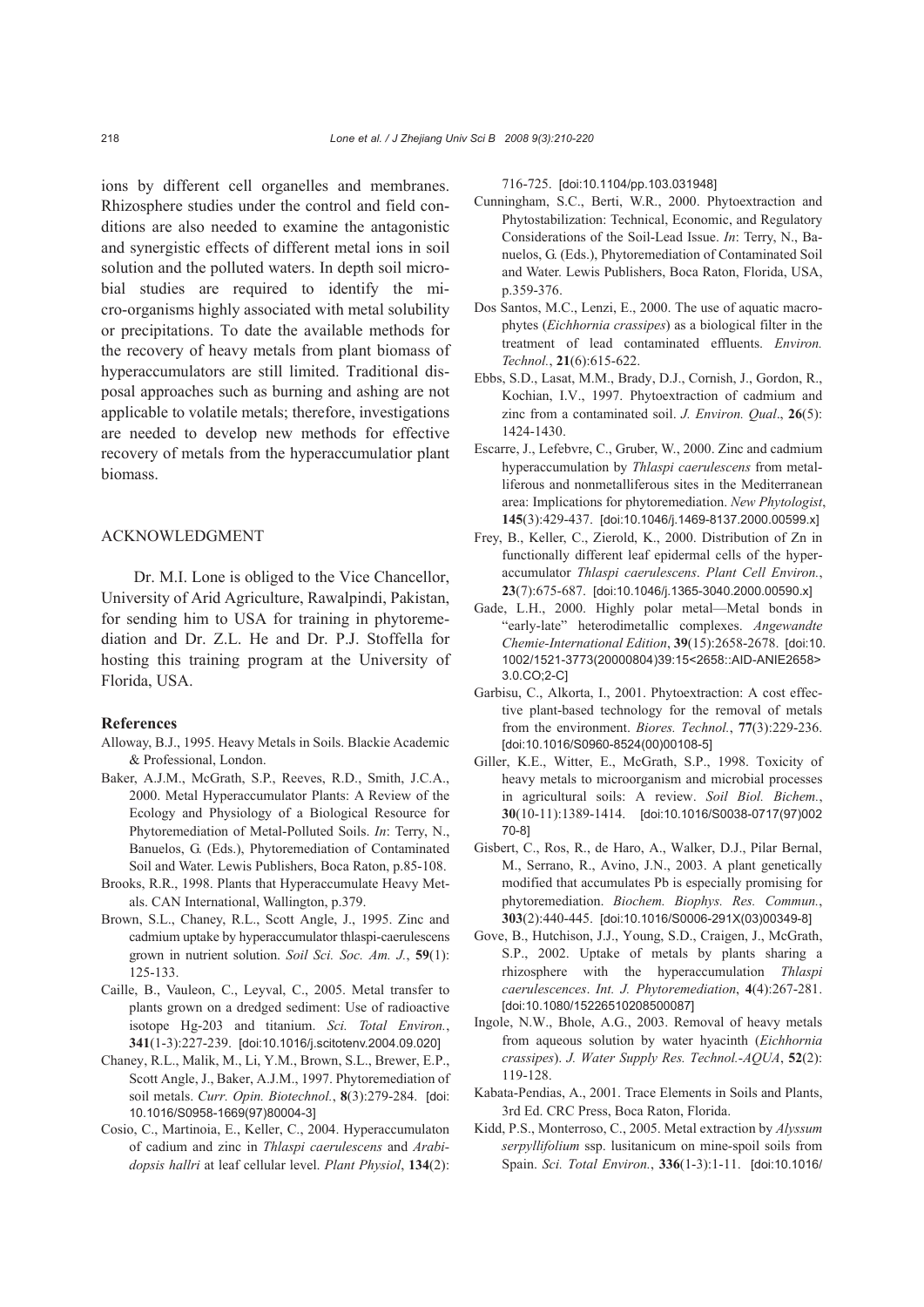j.scitotenv.2004.06.003]

- Knox, A.S., Gamerdinger, A.P., Adriano, D.C., Kolka, R.K., Kaplan, D.I., 1999. Sources and Practices Contributing to Soil Contamination. *In*: Adriano, D.C., Bollag, J.M., Frankenberg, W.T.Jr, Sims, R.C. (Eds.), Bioremediation of the Contaminated Soils. Agronomy Series No. 37, ASA, CSSA, SSSA, Madison, Wisconson, USA, p.53-87.
- Kozdrój, J., van Elsas, J.D., 2001. Structural diversity of microbial communities in arable soils of a heavily industrialized area determined by PCR-DGGE finger printing and FAME profiling. *Appl. Soil Ecol.*, **17**(1):31-42. [doi:10.1016/S0929-1393(00)00130-X]
- Kupper, H., Lombi, E., Zhao, F.J., 2000. Cellular compartmentation of cadmium and zinc in relation to other elements in the hyperaccumulator *Arabidopsis halleri*. *Planta*, **212**(1):75-84. [doi:10.1007/s004250000366]
- Kupper, H., Lombi, E., Zhao, F.J., Wieshammer, G., McGrath, S.P., 2001. Cellular compartmentation of nickel in the hyperaccumulators *Alyssum lesbiacum*, *Alyssum bertolonii* and *Tulips goesingense*. *J. Exp. Bot.*, **52**(365): 2291-2300. [doi:10.1093/jexbot/52.365.2291]
- Kurek, E., Bollag, J.M., 2004. Microbial immobilization of cadmium released from CdO in the soil. *Biogeochemistry*, **69**(2):227-239. [doi:10.1023/B:BIOG.0000031046.40036. df]
- Landberg, T., Greger, M., 1996. Differences in uptake and tolerance to heavy metals in Salix from unpolluted and polluted areas. *Applied Geochem.*, **11**(1-2):175-180. [doi:10.1016/0883-2927(95)00082-8]
- Li, H., Cheng, F., Wang, A., Wu, T., 2005. Cadmium Removal from Water by Hydrophytes and Its Toxic Effects. Proc. of the International Symposium of Phytoremediation and Ecosystem Health. Sept. 10-13, 2005, Hangzhou, China.
- Li, T.Q., Yang, X.E., He, Z.L., Yang, J.Y., 2005a. Root morphology and  $Zn^{2+}$  uptake kinetics of the Zn hyperaccumulator of *Sedum alfredii* Hance. *J. Integr. Plant Biol.*, **47**(8):927-934. [doi:10.1111/j.1744-7909.2005.00117.x]
- Li, T.Q., Yang, X.E., Jin, X.F., He, Z.L., Stoffella, P.J., Hu, Q.H., 2005b. Root response and metal accumulation in two contrasting ecotypes of *Sedium alfredii* Hance under lead and zinc stress. *J. Environ. Sci. Health*, **40**(5): 1081-1096. [doi:10.1081/ESE-200056163]
- Lindqvist, O., 1991. Mercury in the Swedish environment. *Water Air Soil Bull.*, **55**(1):23-32.
- Liu, Y., 2006. Shrinking Arable Lands Jeopardizing China's Food Security. Http://www.worldwatch.org/node/3912
- Liu, X.M., Wu, Q.T., Banks, M.K., 2005. Effect of simultaneous establishment of *Sedum alfridii* and *Zea mays* on heavy metal accumulation in plants. *Int. J. Phytoremediation*, **7**(1):43-53. [doi:10.1080/16226510590915800]
- Lombi, E., Zhao, F.J., Dunham, S.J., 2000. Cadmium accumulation in populations of *Thlaspi caerulescens* and *Thlaspi goesingense*. *New Phytologist*, **145**(1):11-20. [doi:10.1046/j.1469-8137.2000.00560.x]
- Ma, L.Q., Komar, K.M., Tu, C., Zhang, W., Cai, Y., Kennely, E.D., 2001. A fern that hyperaccumulates arsenic. *Nature*, **409**(6820):579. [doi:10.1038/35054664]
- McGrath, S.P., Zhao, F.J., Lombi, E., 2001. Plant and rhizosphere process involved in phytoremediation of metal-contaminated soils. *Plant Soil*, **232**(1/2):207-214. [doi:10.1023/A:1010358708525]
- McKeehan, P., 2000. Brownfields: The Financial, Legislative and Social Aspects of the Redevelopment of Contaminated Commercial and Industrial Properties. Http://md3. csa.com/discoveryguide/brown/overview.php?SID=05c4 3ivvp4r0detrha3d9r5g
- Nriagu, J.O., 1994. Arsenic in the Environment. 1. Cycling and Characterization. John Wiley and Sons, New York.
- Nriagu, J.O., Pacyna, J.M., 1988. Quantitative assessment of worldwide contamination of air water and soils by trace metals. *Nature*, **333**(6169):134-139. [doi:10.1038/333134 a0]
- Pollard, A.J., Powell, K.D., Harper, F.A., Smith, J.A.C., 2002. The genetic basis of metal hyperaccumulation in plants. *Crit. Rev. Plant Sci*., **21**(6):539-566. [doi:10.1080/0735- 260291044359]
- Prasad, M.N.V., Freitas, H.M.D., 2003. Metal hyperaccumulation in plants—Biodiversity prospecting for phytoremediation technology. *Electron. J. Biotechnol*., **93**(1): 285-321.
- Puschenreiter, M., Wieczorek, S., Horak, O., Wenzel, W.W., 2003. Chemical Changes in the rhizospher of metal hyperaccumulator and excluder *Thlaspi* species. *J. Plant Nutri Soil Sci.*, **166**(5):579-584. [doi:10.1002/jpln.2003 21155]
- Ragnarsdottir, K.V., Hawkins, D., 2005. Trace metals in soils and their relationship with scrapie occurrence. *Geochimica et Cosmochimica Acta*, **69**(10):A196-A196.
- Raskin, I., Gleba, D., Smith, R., 1996. Using plant seedlings to remove heavy metals from water. *Plant Physiol.*, **111**(2): 552-552.
- Raskin, I., Smith, R.D., Salt, D.E., 1997. Phytoremediation of metals: Using plants to remove pollutants from the environment. *Curr. Opin. Biotechnol.*, **8**(2):221-226. [doi:10. 1016/S0958-1669(97)80106-1]
- Reeves, R.D., 2003. Tropical hyperaccumulators of metals and their potential for phytoextraction. *Plant Soil*, **249**(1): 57-65. [doi:10.1023/A:1022572517197]
- Robinson, B.H., Leblanc, M., Petit, D., 1998. The potential of *Thlaspi caerulescens* for phytoremediation of contaminated soils. *Plant Soil*, **203**(1):47-56. [doi:10.1023/A: 1004328816645]
- Salido, A.L., Hastly, K.L., Lim, J.M., Butcher, D.J., 2003. Phytoremediation of arsenic and lead in contaminated soils using Chinese brake ferns (*Pteris vittata*) and Indian mustard (*Brassica juncea*). *Int. J. Phytoremediation*, **5**(2): 89-103. [doi:10.1080/713610173]
- Salt, D.E., Blaylock, M., kumar, P.B.A.N., Dushenkov, V., Ensley, B.D., Chet, L., Raskin, L., 1995. Phytoremediation: A novel strategy for the removal of toxic metals from the environment using plants. *Biotechnology*, **13**(2): 468-474.
- Salt, D.E., Smith, R.D., Raskin, L., 1998. Phytoremediation. *Ann. Rev. Plant Phys. Plant Mol. Biol.*, **49**(1):643-668.